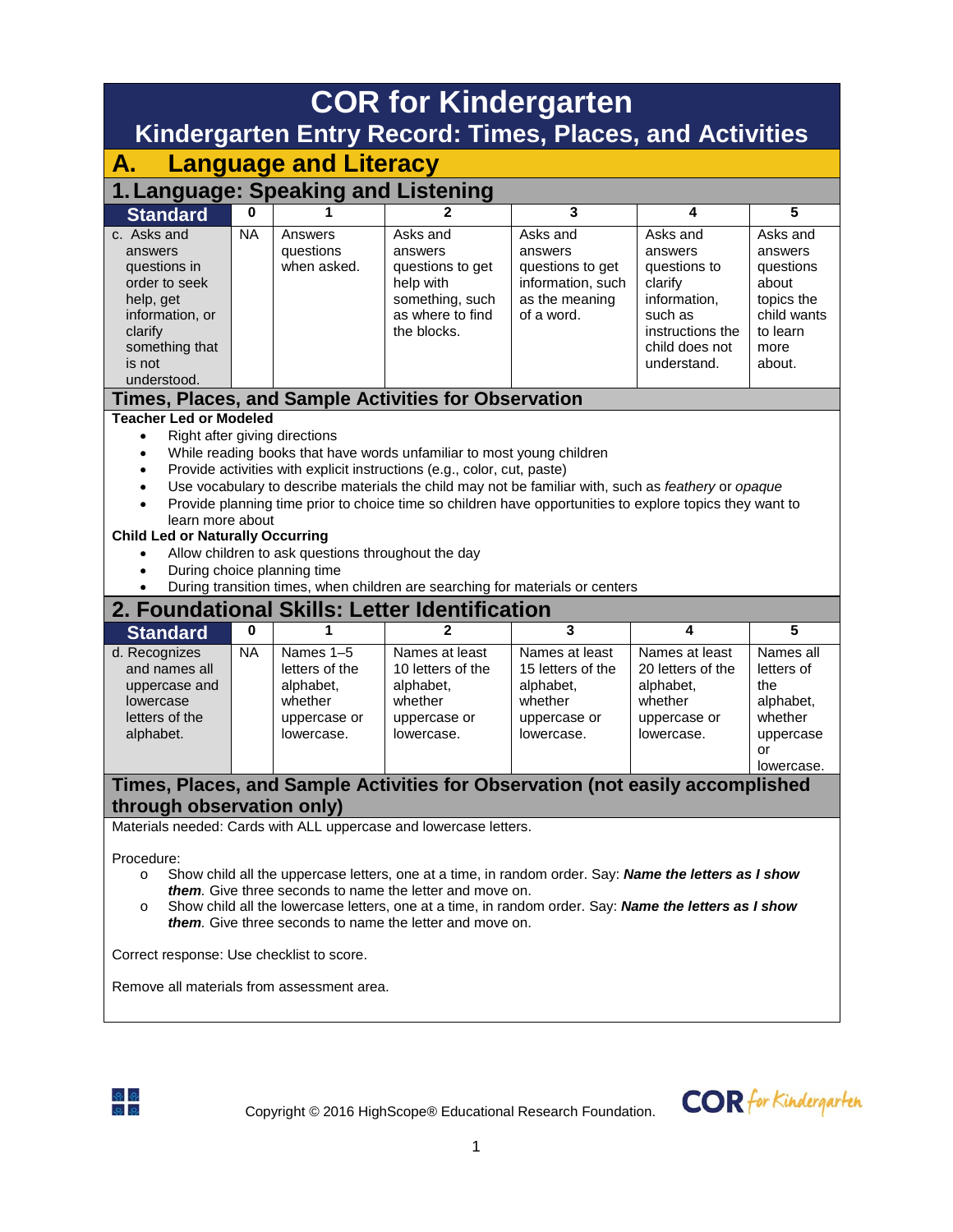|                                                                                                                                                                                                                                                                                                                                                                                                                                                                                                                                                                                                                                                                                                                                                                                                                                       | 3. Foundational Skills: Phonological Awareness                                                                                                                                                                                                                                                                                                                                                                                                                                                                                                                                                                                                                                                                                                                                                                                                                                                                                                                                  |                                            |                                             |                                                             |                                                   |                                                                           |  |  |  |  |  |
|---------------------------------------------------------------------------------------------------------------------------------------------------------------------------------------------------------------------------------------------------------------------------------------------------------------------------------------------------------------------------------------------------------------------------------------------------------------------------------------------------------------------------------------------------------------------------------------------------------------------------------------------------------------------------------------------------------------------------------------------------------------------------------------------------------------------------------------|---------------------------------------------------------------------------------------------------------------------------------------------------------------------------------------------------------------------------------------------------------------------------------------------------------------------------------------------------------------------------------------------------------------------------------------------------------------------------------------------------------------------------------------------------------------------------------------------------------------------------------------------------------------------------------------------------------------------------------------------------------------------------------------------------------------------------------------------------------------------------------------------------------------------------------------------------------------------------------|--------------------------------------------|---------------------------------------------|-------------------------------------------------------------|---------------------------------------------------|---------------------------------------------------------------------------|--|--|--|--|--|
| <b>Standards</b>                                                                                                                                                                                                                                                                                                                                                                                                                                                                                                                                                                                                                                                                                                                                                                                                                      | $\mathbf 0$                                                                                                                                                                                                                                                                                                                                                                                                                                                                                                                                                                                                                                                                                                                                                                                                                                                                                                                                                                     |                                            |                                             | 3                                                           | 4                                                 | 5                                                                         |  |  |  |  |  |
| <b>NA</b><br>Knows the<br>Knows the<br>Knows the<br>d. Isolates and<br>Recognizes<br>Recognizes<br>when words do<br>when two words<br>medial vowel<br>beginning sound<br>ending sound of<br>pronounces<br>start with the<br>of most spoken<br>most spoken<br>sound in one<br>the initial.<br>not rhyme,<br>three-letter<br>three-letter<br>medial vowel,<br>because the<br>spoken<br>same sound.<br>(CVC) words.<br>(CVC) words.<br>three-letter<br>and final<br>words do not<br>have the same<br>(CVC) word.<br>sounds in<br>three-<br>ending sound.<br>phoneme<br>(CVC) words.                                                                                                                                                                                                                                                      |                                                                                                                                                                                                                                                                                                                                                                                                                                                                                                                                                                                                                                                                                                                                                                                                                                                                                                                                                                                 |                                            |                                             |                                                             |                                                   |                                                                           |  |  |  |  |  |
|                                                                                                                                                                                                                                                                                                                                                                                                                                                                                                                                                                                                                                                                                                                                                                                                                                       |                                                                                                                                                                                                                                                                                                                                                                                                                                                                                                                                                                                                                                                                                                                                                                                                                                                                                                                                                                                 |                                            |                                             | <b>Times, Places, and Sample Activities for Observation</b> |                                                   |                                                                           |  |  |  |  |  |
| $\bullet$<br>$\bullet$<br>$\bullet$<br>$\bullet$                                                                                                                                                                                                                                                                                                                                                                                                                                                                                                                                                                                                                                                                                                                                                                                      | <b>Teacher Led or Modeled</b><br>During large group and small group time and at centers when singing, reading poems, playing rhyming<br>games, playing alliteration games<br>When using Elkonin boxes to help students isolate the sounds of the words they hear or want to write<br>Engage students in reading nursery rhymes that contain rhymes and alliteration<br>Have students draw a picture and write the sounds they hear in the name of the picture<br>Have students play beginning/end sound matching games<br>Have children transition or get ready for lunch, recess, or home via a rhyming or alliteration game<br>Supply the library with books that are alliterative or have tongue twisters<br><b>Child Led or Naturally Occurring</b><br>During writing time, when children are sounding out words that they want to write<br>During recess or outdoor time, when children may chant or play jump rope games<br>When children create their own alphabet books |                                            |                                             |                                                             |                                                   |                                                                           |  |  |  |  |  |
| 4. Foundational Skills: Word Recognition                                                                                                                                                                                                                                                                                                                                                                                                                                                                                                                                                                                                                                                                                                                                                                                              | $\bf{0}$                                                                                                                                                                                                                                                                                                                                                                                                                                                                                                                                                                                                                                                                                                                                                                                                                                                                                                                                                                        | 1                                          | $\mathfrak{p}$                              | 3                                                           | 4                                                 | 5                                                                         |  |  |  |  |  |
| <b>Standards</b><br>c. Reads<br>common<br>high-frequency<br>words by sight.                                                                                                                                                                                                                                                                                                                                                                                                                                                                                                                                                                                                                                                                                                                                                           | <b>NA</b>                                                                                                                                                                                                                                                                                                                                                                                                                                                                                                                                                                                                                                                                                                                                                                                                                                                                                                                                                                       | Reads 1<br>word,<br>including<br>own name. | Reads 2<br>words.<br>including<br>own name. | Reads at least 3<br>words, including<br>own name.           | Reads at least 5<br>words, including<br>own name. | Reads at least<br>10 high-<br>frequency,<br>kindergarten-<br>level words. |  |  |  |  |  |
|                                                                                                                                                                                                                                                                                                                                                                                                                                                                                                                                                                                                                                                                                                                                                                                                                                       |                                                                                                                                                                                                                                                                                                                                                                                                                                                                                                                                                                                                                                                                                                                                                                                                                                                                                                                                                                                 |                                            |                                             |                                                             |                                                   |                                                                           |  |  |  |  |  |
| Times, Places, and Sample Activities for Observation<br><b>Teacher Led or Modeled</b><br>During small group reading time<br>$\bullet$<br>While conducting guided reading lessons<br>$\bullet$<br>When showing students how to use environmental print as a resource for writing<br>$\bullet$<br>Have students read the stories they write aloud<br>$\bullet$<br>Have students read the interactive writing produced by the class<br>$\bullet$<br>Have students go on "word hunts" and read the words they know<br>$\bullet$<br>Read the words on the word wall<br>$\bullet$<br><b>Child Led or Naturally Occurring</b><br>When near labeled objects such as centers or cubbies with student names<br>$\bullet$<br>While on field trips or bus trips where reading environmental print is possible: stop, McDonald's, zoo<br>$\bullet$ |                                                                                                                                                                                                                                                                                                                                                                                                                                                                                                                                                                                                                                                                                                                                                                                                                                                                                                                                                                                 |                                            |                                             |                                                             |                                                   |                                                                           |  |  |  |  |  |



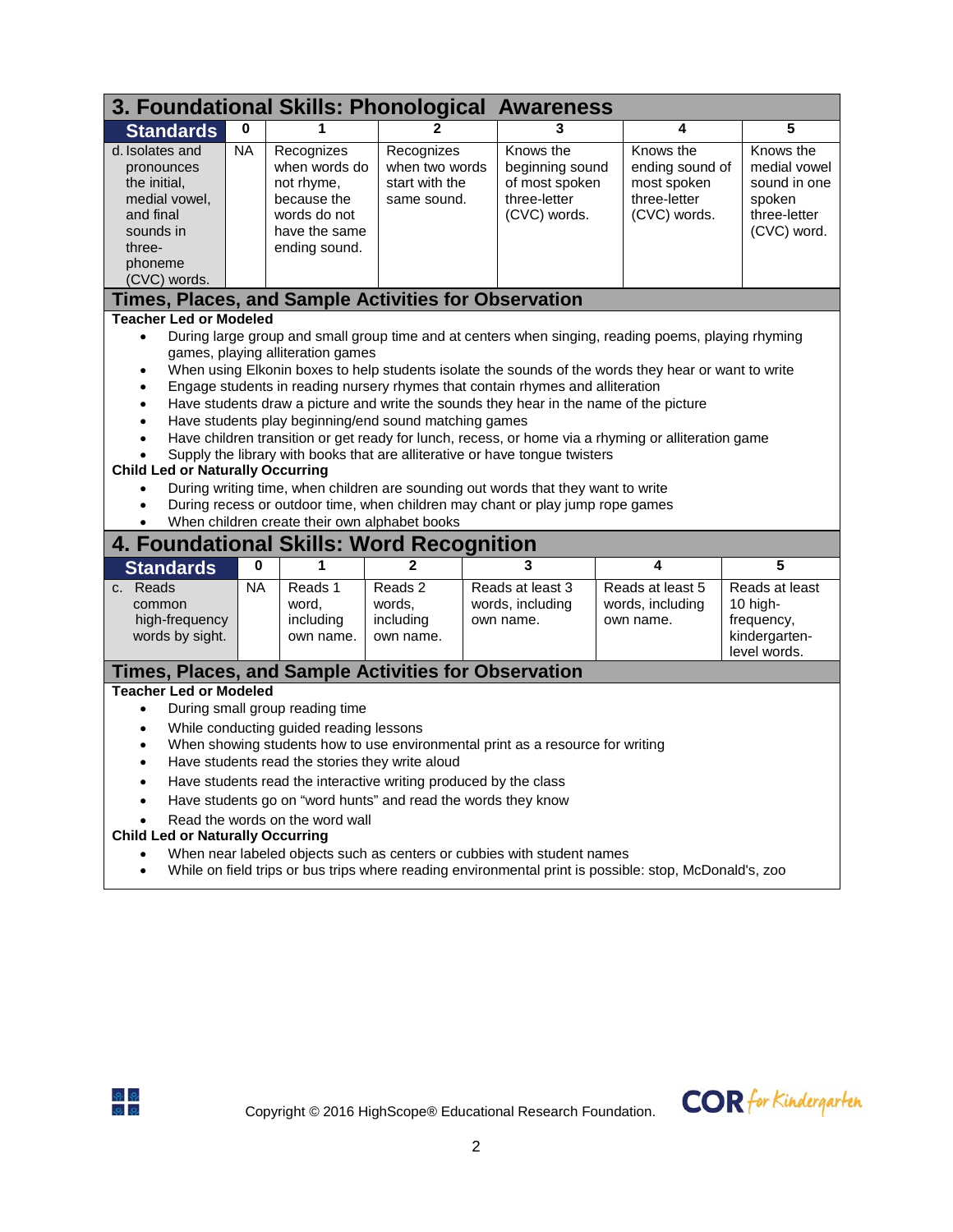| 5. Reading Literature and Informational Texts: Key Ideas and Details                                                                                                                                                    |                       |                                                                                                                                                    |                                                                                                                                                                                          |                                                                                                                                                                |                                                                                                                                                                                                                                                                                                                                                                                                                                                   |                                                                                                                                                                                                                              |
|-------------------------------------------------------------------------------------------------------------------------------------------------------------------------------------------------------------------------|-----------------------|----------------------------------------------------------------------------------------------------------------------------------------------------|------------------------------------------------------------------------------------------------------------------------------------------------------------------------------------------|----------------------------------------------------------------------------------------------------------------------------------------------------------------|---------------------------------------------------------------------------------------------------------------------------------------------------------------------------------------------------------------------------------------------------------------------------------------------------------------------------------------------------------------------------------------------------------------------------------------------------|------------------------------------------------------------------------------------------------------------------------------------------------------------------------------------------------------------------------------|
| <b>Standard</b>                                                                                                                                                                                                         | 0                     | 1                                                                                                                                                  | 2                                                                                                                                                                                        | 3                                                                                                                                                              |                                                                                                                                                                                                                                                                                                                                                                                                                                                   | 5                                                                                                                                                                                                                            |
| b. Retells familiar<br>stories, including<br>key details.                                                                                                                                                               | <b>NA</b>             | Retells a<br>story in a<br>two- or<br>three-word<br>phrase or<br>less.                                                                             | Retells a story<br>that includes<br>who is in the<br>story and/or<br>where it<br>happened.                                                                                               | Retells a<br>story that<br>includes who<br>is in the<br>story and/or<br>where it<br>happened<br>and tells at<br>least <sub>2</sub><br>events that<br>happened. | Retells a story<br>that includes<br>who is in the<br>story, where it<br>happened, and<br>tells more than<br>2 events that<br>happened.                                                                                                                                                                                                                                                                                                            | Retells a story<br>that includes<br>characters,<br>settings, and<br>more than 3<br>events in<br>chronological<br>order.                                                                                                      |
| Times, Places, and Sample Activities for Observation                                                                                                                                                                    |                       |                                                                                                                                                    |                                                                                                                                                                                          |                                                                                                                                                                |                                                                                                                                                                                                                                                                                                                                                                                                                                                   |                                                                                                                                                                                                                              |
| <b>Teacher Led or Modeled</b><br>$\bullet$<br>$\bullet$<br>$\bullet$<br>$\bullet$<br>$\bullet$<br>$\bullet$<br><b>Child Led or Naturally Occurring</b><br>$\bullet$<br>reading a new book                               |                       | During large group or small group reading times<br>After a read aloud, ask one child to retell the story                                           | After guided reading, ask one child to retell the story<br>down as a future reading choice for the other students<br>Have children pair-share, retelling a story to a partner; listen in |                                                                                                                                                                | During choice reading time, ask individual students to retell the story they are reading or just read<br>Set up a time of day, each day, for retelling time and have two or so children retell a story they just read<br>After choice reading time, have a child retell a story to the entire class and then give it a thumbs up or<br>Listen in as children retell stories to other children on their own; may occur just after a child finishes |                                                                                                                                                                                                                              |
| 8. Writing: Narrative                                                                                                                                                                                                   |                       |                                                                                                                                                    |                                                                                                                                                                                          |                                                                                                                                                                |                                                                                                                                                                                                                                                                                                                                                                                                                                                   |                                                                                                                                                                                                                              |
| <b>Standard</b><br>c. Writes about a<br>single event or<br>several loosely<br>linked events,<br>tells about the<br>events in the<br>order in which<br>they occurred,<br>and provides a<br>reaction to what<br>happened. | $\bf{0}$<br><b>NA</b> | 1<br>Uses letter-<br>like forms.                                                                                                                   | $\overline{2}$<br>Uses a few<br>letters.                                                                                                                                                 | $\overline{\mathbf{3}}$<br>Includes many<br>letters or a<br>known word,<br>including the<br>child's name.                                                      | 4<br>Includes many<br>known words<br>or a few simple<br>phrases (using<br>conventional<br>and/or<br>invented<br>spelling).                                                                                                                                                                                                                                                                                                                        | $\overline{5}$<br>Writes about<br>several<br>loosely linked<br>events<br>somewhat in<br>the order they<br>occurred that<br>provides little<br>or no detail<br>and<br>demonstrates<br>a lack of<br>command of<br>conventions. |
| Times, Places, and Sample Activities for Observation (keep writing samples or                                                                                                                                           |                       |                                                                                                                                                    |                                                                                                                                                                                          |                                                                                                                                                                |                                                                                                                                                                                                                                                                                                                                                                                                                                                   |                                                                                                                                                                                                                              |
| copies of samples)<br><b>Teacher Led or Modeled</b><br>Daily writing time, using prompts<br>$\bullet$<br>During writing workshop<br>Journaling<br><b>Child Led or Naturally Occurring</b><br>Writing center time        |                       | Writing to learn, such as question of the day<br>Blogging (field trips, science, social studies)<br>Signing in and out at beginning and end of day |                                                                                                                                                                                          |                                                                                                                                                                |                                                                                                                                                                                                                                                                                                                                                                                                                                                   |                                                                                                                                                                                                                              |



Copyright © 2016 HighScope® Educational Research Foundation.

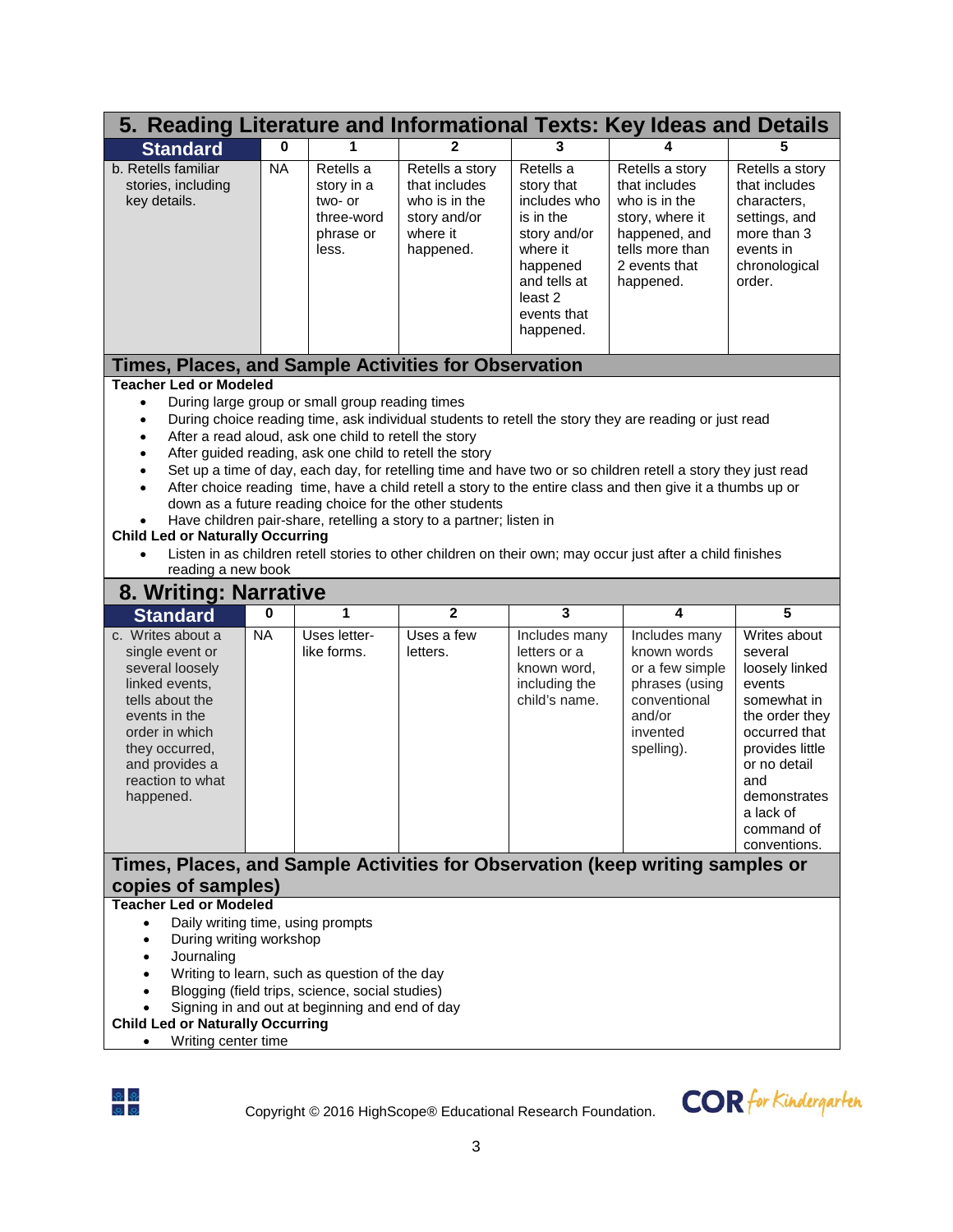| <b>B. Mathematics</b>                                                                                                                                                                                                                                                                                                                                                                                                                                                                                           |                                                                                                                                                                                                                                                                                                                                                                                                                                                                                                                                                                                                                                                                                                                                                                                                                                                                                                                                                                                                                                                                                                                                                                            |                                                                                            |                                                                                            |                                                                                       |                                                                                    |                                                                              |  |  |  |  |  |
|-----------------------------------------------------------------------------------------------------------------------------------------------------------------------------------------------------------------------------------------------------------------------------------------------------------------------------------------------------------------------------------------------------------------------------------------------------------------------------------------------------------------|----------------------------------------------------------------------------------------------------------------------------------------------------------------------------------------------------------------------------------------------------------------------------------------------------------------------------------------------------------------------------------------------------------------------------------------------------------------------------------------------------------------------------------------------------------------------------------------------------------------------------------------------------------------------------------------------------------------------------------------------------------------------------------------------------------------------------------------------------------------------------------------------------------------------------------------------------------------------------------------------------------------------------------------------------------------------------------------------------------------------------------------------------------------------------|--------------------------------------------------------------------------------------------|--------------------------------------------------------------------------------------------|---------------------------------------------------------------------------------------|------------------------------------------------------------------------------------|------------------------------------------------------------------------------|--|--|--|--|--|
| 1. Counting and Cardinality                                                                                                                                                                                                                                                                                                                                                                                                                                                                                     |                                                                                                                                                                                                                                                                                                                                                                                                                                                                                                                                                                                                                                                                                                                                                                                                                                                                                                                                                                                                                                                                                                                                                                            |                                                                                            |                                                                                            |                                                                                       |                                                                                    |                                                                              |  |  |  |  |  |
| <b>Standard</b>                                                                                                                                                                                                                                                                                                                                                                                                                                                                                                 | 0                                                                                                                                                                                                                                                                                                                                                                                                                                                                                                                                                                                                                                                                                                                                                                                                                                                                                                                                                                                                                                                                                                                                                                          | 1                                                                                          | $\mathbf{2}$                                                                               | 3                                                                                     | 4                                                                                  | 5                                                                            |  |  |  |  |  |
| g. Counts out<br>objects for<br>any given<br>number from<br>$0 - 20$<br>(accurately<br>and fluently<br>mean<br>without<br>errors and<br>stops and<br>starts).                                                                                                                                                                                                                                                                                                                                                   | <b>NA</b>                                                                                                                                                                                                                                                                                                                                                                                                                                                                                                                                                                                                                                                                                                                                                                                                                                                                                                                                                                                                                                                                                                                                                                  | Counts<br>out 3<br>objects<br>from a pile<br>of objects,<br>accurately<br>and<br>fluently. | Counts<br>out 5<br>objects<br>from a pile<br>of objects,<br>accurately<br>and<br>fluently. | Counts out 10<br>objects from a<br>pile of<br>objects,<br>accurately<br>and fluently. | Counts out 13<br>objects from a<br>pile of objects,<br>accurately and<br>fluently. | Counts out 15 objects<br>from a pile of objects,<br>accurately and fluently. |  |  |  |  |  |
|                                                                                                                                                                                                                                                                                                                                                                                                                                                                                                                 |                                                                                                                                                                                                                                                                                                                                                                                                                                                                                                                                                                                                                                                                                                                                                                                                                                                                                                                                                                                                                                                                                                                                                                            |                                                                                            |                                                                                            |                                                                                       |                                                                                    |                                                                              |  |  |  |  |  |
| $\bullet$<br>$\bullet$<br>$\bullet$<br>$\bullet$<br>$\bullet$<br>$\bullet$<br>school<br>$\bullet$<br><b>Standard</b><br>i. Compares<br>two numbers<br>between<br>ii. $1 - 10$ .                                                                                                                                                                                                                                                                                                                                 | Times, Places, and Sample Activities for Observation<br><b>Teacher Led or Modeled</b><br>When outside, have students count leaves, rocks, acorns<br>When students work in the blocks center, ask questions that require them to count the blocks and other<br>materials<br>Engage students in counting students as they enter and exit the classroom or school<br>Have students play games that require counting objects<br>Have students count out objects during math time and in math centers<br>Have students count objects (tiles stepped on, bulletin boards passed) as they transition through the<br><b>Child Led or Naturally Occurring</b><br>In the dramatic play centers, provide food and other objects to count as the students serve "customers"<br>and "sell" fruit and vegetables, for example<br>When making their own counting books<br>1<br>$\overline{2}$<br>3<br>5<br>4<br>0<br><b>NA</b><br>Recognizes<br>Recognizes<br>Recognizes<br>Recognizes all<br>Accurately compares<br>1 of the<br>at least 3 of<br>at least 5 of<br>written<br>two numbers between<br>numerals 1-10.<br>1-10 if there is at least<br>written<br>the written<br>the written |                                                                                            |                                                                                            |                                                                                       |                                                                                    |                                                                              |  |  |  |  |  |
| presented as<br>written<br>numerals.                                                                                                                                                                                                                                                                                                                                                                                                                                                                            |                                                                                                                                                                                                                                                                                                                                                                                                                                                                                                                                                                                                                                                                                                                                                                                                                                                                                                                                                                                                                                                                                                                                                                            | $1 - 10.$                                                                                  | $1 - 10.$                                                                                  | $1 - 10.$                                                                             |                                                                                    | between the two written<br>numerals (e.g., 2 and<br>$10$ ).                  |  |  |  |  |  |
| Times, Places, and Sample Activities for Observation                                                                                                                                                                                                                                                                                                                                                                                                                                                            |                                                                                                                                                                                                                                                                                                                                                                                                                                                                                                                                                                                                                                                                                                                                                                                                                                                                                                                                                                                                                                                                                                                                                                            |                                                                                            |                                                                                            |                                                                                       |                                                                                    |                                                                              |  |  |  |  |  |
| <b>Teacher Led or Modeled</b><br>Provide opportunities to match numerals to sets<br>$\bullet$<br>Identify written numerals 0-10 on number lines, with flashcard games, etc.<br>Have students go on a "numeral hunt," recognizing and saying all the numerals they find<br>Write numerals to 10<br>Compare numerals to 10 on number lines<br>Compare numerals to 10 using $>$ , $<$ , and $=$ cards or marks<br><b>Child Led or Naturally Occurring</b><br>When in the math center<br>When reading, page numbers |                                                                                                                                                                                                                                                                                                                                                                                                                                                                                                                                                                                                                                                                                                                                                                                                                                                                                                                                                                                                                                                                                                                                                                            |                                                                                            |                                                                                            |                                                                                       |                                                                                    |                                                                              |  |  |  |  |  |



Copyright © 2016 HighScope® Educational Research Foundation.

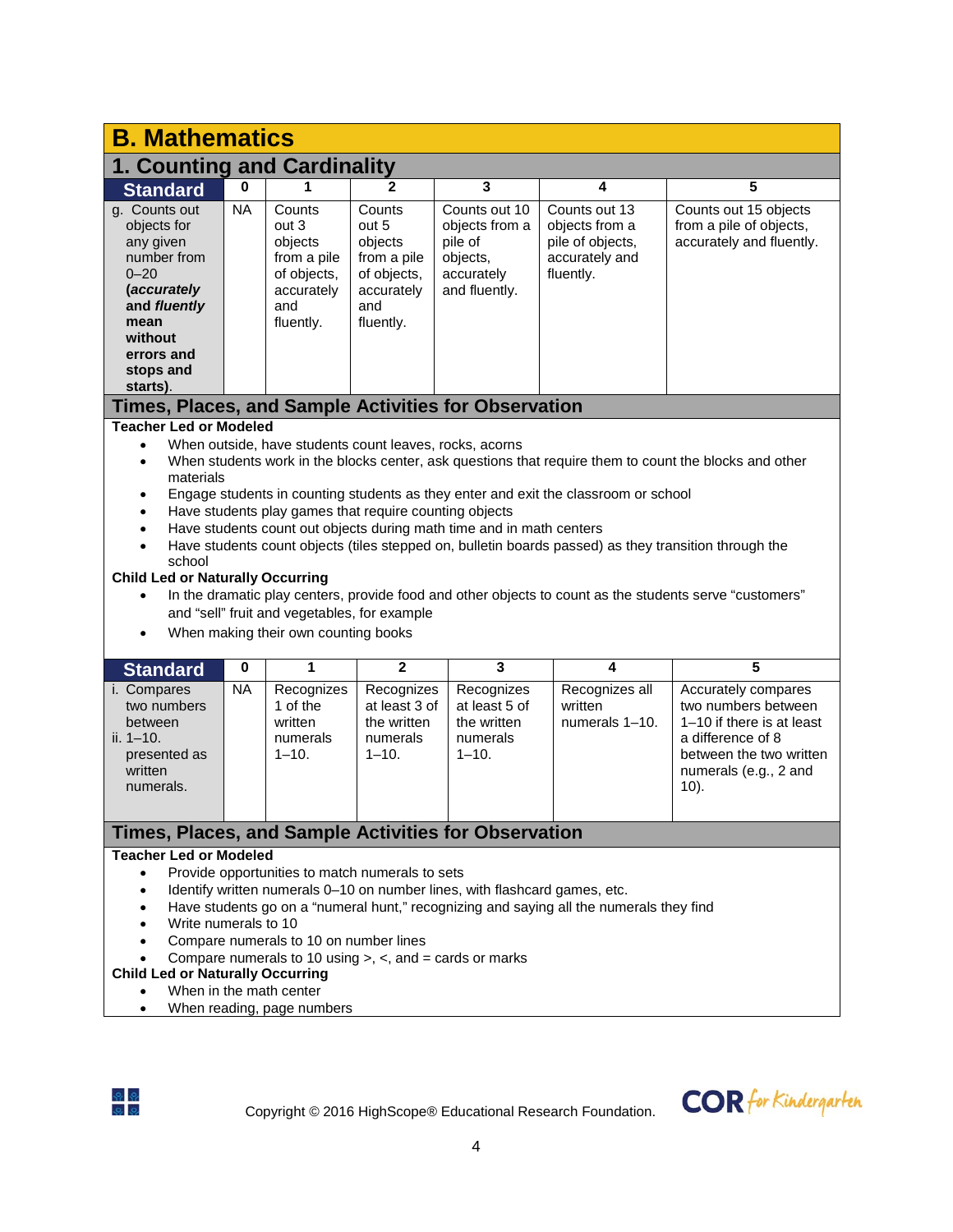| 2. Operations                                                                                                                                                                                                                                                                                                                                                                                                                                                    |           |                                                            |                                                            |                                                                                                                                                                                                                              |                                                                                                 |                                                         |  |  |  |  |  |
|------------------------------------------------------------------------------------------------------------------------------------------------------------------------------------------------------------------------------------------------------------------------------------------------------------------------------------------------------------------------------------------------------------------------------------------------------------------|-----------|------------------------------------------------------------|------------------------------------------------------------|------------------------------------------------------------------------------------------------------------------------------------------------------------------------------------------------------------------------------|-------------------------------------------------------------------------------------------------|---------------------------------------------------------|--|--|--|--|--|
| <b>Standard</b>                                                                                                                                                                                                                                                                                                                                                                                                                                                  | $\bf{0}$  | 1                                                          | $\overline{2}$                                             | 3                                                                                                                                                                                                                            | 4                                                                                               | 5                                                       |  |  |  |  |  |
| b. Solves<br>addition<br>word<br>problems<br>(within 5) by<br>using<br>objects to<br>represent<br>the<br>problem.                                                                                                                                                                                                                                                                                                                                                | <b>NA</b> | Solves<br>addition<br>problems up<br>to 2 with<br>objects. | Solves<br>addition<br>problems up<br>to 3 with<br>objects. | Solves<br>addition<br>problems up<br>to 4 with<br>objects.                                                                                                                                                                   | Solves addition<br>problems up to 5<br>with objects.                                            | Solves addition<br>problems up to 6<br>without objects. |  |  |  |  |  |
|                                                                                                                                                                                                                                                                                                                                                                                                                                                                  |           |                                                            |                                                            | Times, Places, and Sample Activities for Observation                                                                                                                                                                         |                                                                                                 |                                                         |  |  |  |  |  |
| <b>Child Led or Naturally Occurring</b>                                                                                                                                                                                                                                                                                                                                                                                                                          |           | Play dice or domino games                                  |                                                            | Play games where children have to answer "How many in all?"<br>Many children may count and add during snack if they have small items to eat.<br>Math centers where children put things together to create sets of 2, 3, 4, 5 | When outside, have children find two leaves and then three leaves and answer "How many in all?" |                                                         |  |  |  |  |  |
| <b>Standard</b>                                                                                                                                                                                                                                                                                                                                                                                                                                                  | 0         |                                                            | 2                                                          | 3                                                                                                                                                                                                                            | 4                                                                                               | 5                                                       |  |  |  |  |  |
| c. Solves<br><b>NA</b><br>Solves<br>Solves subtraction<br>Solves<br>Solves<br>Solves<br>subtraction<br>subtraction<br>subtraction<br>subtraction<br>subtraction<br>problems up to 6<br>problems up to 5<br>without objects.<br>problems up<br>problems up<br>problems up<br>word<br>to 3 with<br>to 2 with<br>to 4 with<br>with objects.<br>problems<br>(within 5) by<br>objects.<br>objects.<br>objects.<br>using<br>objects to<br>represent<br>the<br>problem. |           |                                                            |                                                            |                                                                                                                                                                                                                              |                                                                                                 |                                                         |  |  |  |  |  |
|                                                                                                                                                                                                                                                                                                                                                                                                                                                                  |           |                                                            |                                                            |                                                                                                                                                                                                                              |                                                                                                 |                                                         |  |  |  |  |  |
| Times, Places, and Sample Activities for Observation<br><b>Teacher Led or Modeled</b><br>Play games where children have to answer "How many are left?"<br>When outside, have children find five leaves, throw three leaves back, and answer "How many are left?"<br><b>Child Led or Naturally Occurring</b><br>$\mathbf{r}$ and $\mathbf{r}$ are the set of $\mathbf{r}$ and $\mathbf{r}$ are the set of $\mathbf{r}$ and $\mathbf{r}$                           |           |                                                            |                                                            |                                                                                                                                                                                                                              |                                                                                                 |                                                         |  |  |  |  |  |

- Math centers where children take things apart to create smaller sets of 1, 2, 3, 4
- Many children may check how many are left during snack if they have small items to eat

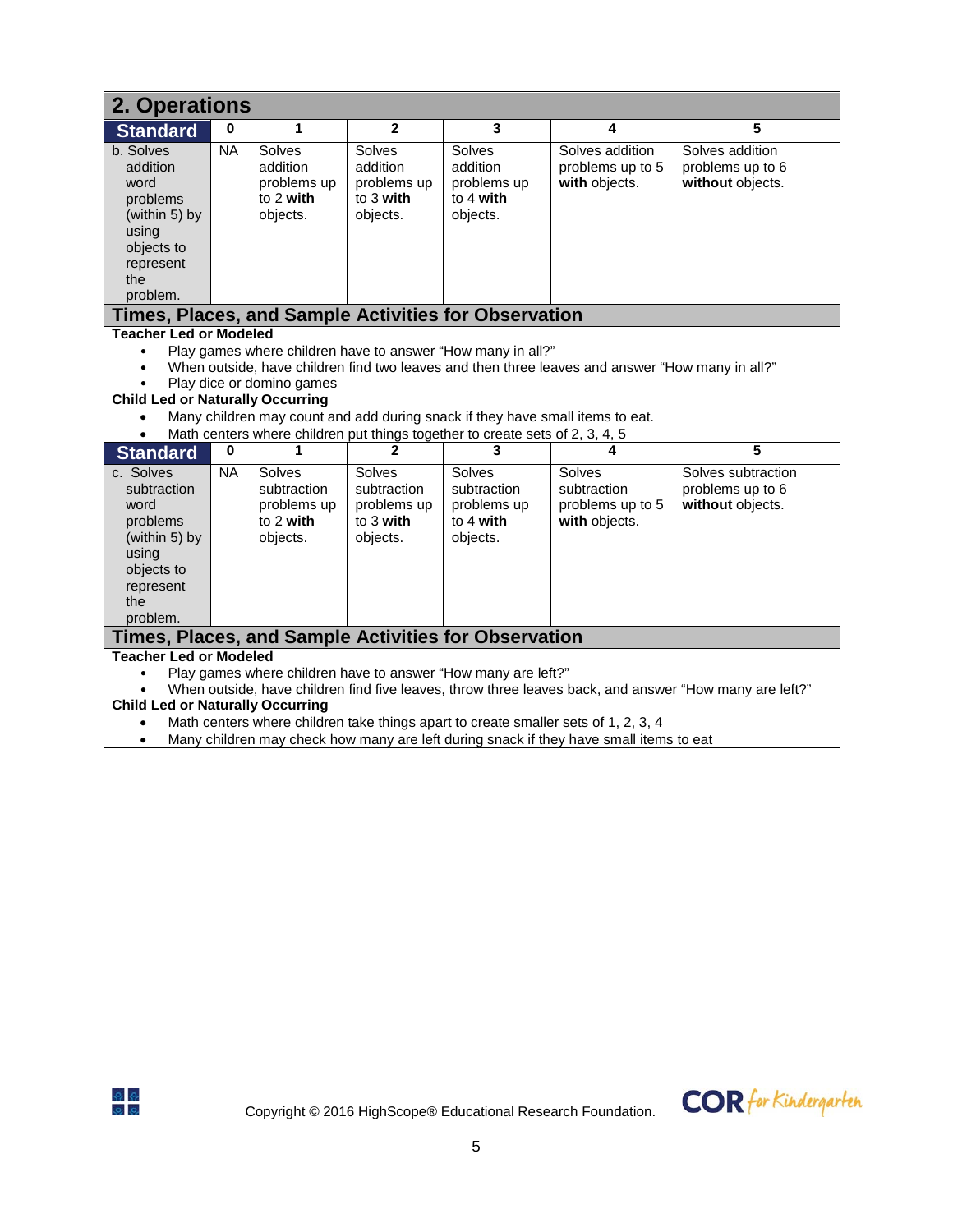| <b>C. Physical Development and Health</b>                                                                                                                                      |             |           |                                                                                                                                                                                                         |       |                                                                                     |  |                                                                                     |      |                                                                                                |                                                                          |  |
|--------------------------------------------------------------------------------------------------------------------------------------------------------------------------------|-------------|-----------|---------------------------------------------------------------------------------------------------------------------------------------------------------------------------------------------------------|-------|-------------------------------------------------------------------------------------|--|-------------------------------------------------------------------------------------|------|------------------------------------------------------------------------------------------------|--------------------------------------------------------------------------|--|
| 1. Health                                                                                                                                                                      |             |           |                                                                                                                                                                                                         |       |                                                                                     |  |                                                                                     |      |                                                                                                |                                                                          |  |
| <b>Standard</b>                                                                                                                                                                | $\mathbf 0$ |           | 1                                                                                                                                                                                                       |       | 2                                                                                   |  | 3                                                                                   |      | 4                                                                                              | 5                                                                        |  |
| a. Knows and<br>follows<br>established<br>safety rules<br>such as<br>avoiding<br>dangerous<br>activities.                                                                      | <b>NA</b>   | rules.    | Needs frequent<br>guidance and<br>support to learn<br>established safety                                                                                                                                | learn | Sometimes<br>needs<br>guidance and<br>support to<br>established<br>safety rules.    |  | Needs minimal<br>guidance and<br>support to learn<br>established<br>safety rules.   | some | <b>Follows</b><br>established<br>safety rules with<br>reminders.                               | Follows<br>established<br>safety rules<br>with few<br>reminders.         |  |
| Times, Places, and Sample Activities for Observation                                                                                                                           |             |           |                                                                                                                                                                                                         |       |                                                                                     |  |                                                                                     |      |                                                                                                |                                                                          |  |
| <b>Teacher Led or Modeled</b><br>$\bullet$<br><b>Child Led or Naturally Occurring</b><br>On field trips<br>$\bullet$<br>$\bullet$                                              |             |           | Show students how to move around the school safely and then watch to see if they do<br>When outside playing on equipment<br>When sharing materials such as scissors and hole punchers                   |       |                                                                                     |  |                                                                                     |      | Show students how to handle school equipment and tools safely and then watch to see if they do |                                                                          |  |
| <b>Standard</b>                                                                                                                                                                | 0           |           |                                                                                                                                                                                                         |       |                                                                                     |  | 3                                                                                   |      | 4                                                                                              | 5                                                                        |  |
| b. Knows and<br>performs<br>wellness<br>behaviors<br>such as<br>washing<br>hands and<br>covering<br>mouth when<br>sneezing<br>and<br>coughing.                                 | <b>NA</b>   |           | Needs frequent<br>guidance and<br>support to learn<br>wellness behaviors.                                                                                                                               | learn | Sometimes<br>needs<br>guidance and<br>support to<br>wellness<br>behaviors.          |  | Needs minimal<br>guidance and<br>support to learn<br>wellness<br>behaviors.         | some | Demonstrates<br>wellness<br>behaviors with<br>reminders.                                       | Demonstrate<br>s wellness<br>behaviors<br>with few<br>reminders.         |  |
| Times, Places, and Sample Activities for Observation                                                                                                                           |             |           |                                                                                                                                                                                                         |       |                                                                                     |  |                                                                                     |      |                                                                                                |                                                                          |  |
| <b>Teacher Led or Modeled</b><br><b>Child Led or Naturally Occurring</b><br>Snack or lunch time<br>After bathroom use<br>When not feeling well                                 |             |           | Show students how and when to wash hands and then watch to see if they do<br>Show students how cover when sneezing and coughing and then watch to see if they do<br>After painting, gardening, recesses |       |                                                                                     |  |                                                                                     |      |                                                                                                |                                                                          |  |
| <b>2. Motor Development</b>                                                                                                                                                    |             |           |                                                                                                                                                                                                         |       |                                                                                     |  |                                                                                     |      |                                                                                                |                                                                          |  |
| <b>Standard</b>                                                                                                                                                                |             | $\bf{0}$  | 1                                                                                                                                                                                                       |       | $\mathbf{2}$                                                                        |  | 3                                                                                   |      | 4                                                                                              | 5                                                                        |  |
| b. Develops gross<br>motor skills such as<br>manipulating large<br>objects (e.g., chairs<br>and bins of<br>materials) and<br>moving around the<br>room smoothly and<br>safely. |             | <b>NA</b> | Needs frequent<br>guidance and<br>support to<br>develop gross-<br>motor skills.                                                                                                                         |       | Sometimes<br>needs<br>guidance and<br>support to<br>develop gross-<br>motor skills. |  | Needs<br>minimal<br>guidance and<br>support to<br>develop<br>gross-motor<br>skills. |      | Demonstrat<br>es<br>adequate<br>gross-<br>motor skills<br>with some<br>reminders.              | Demonstrates<br>adequate<br>gross-motor<br>skills with few<br>reminders. |  |



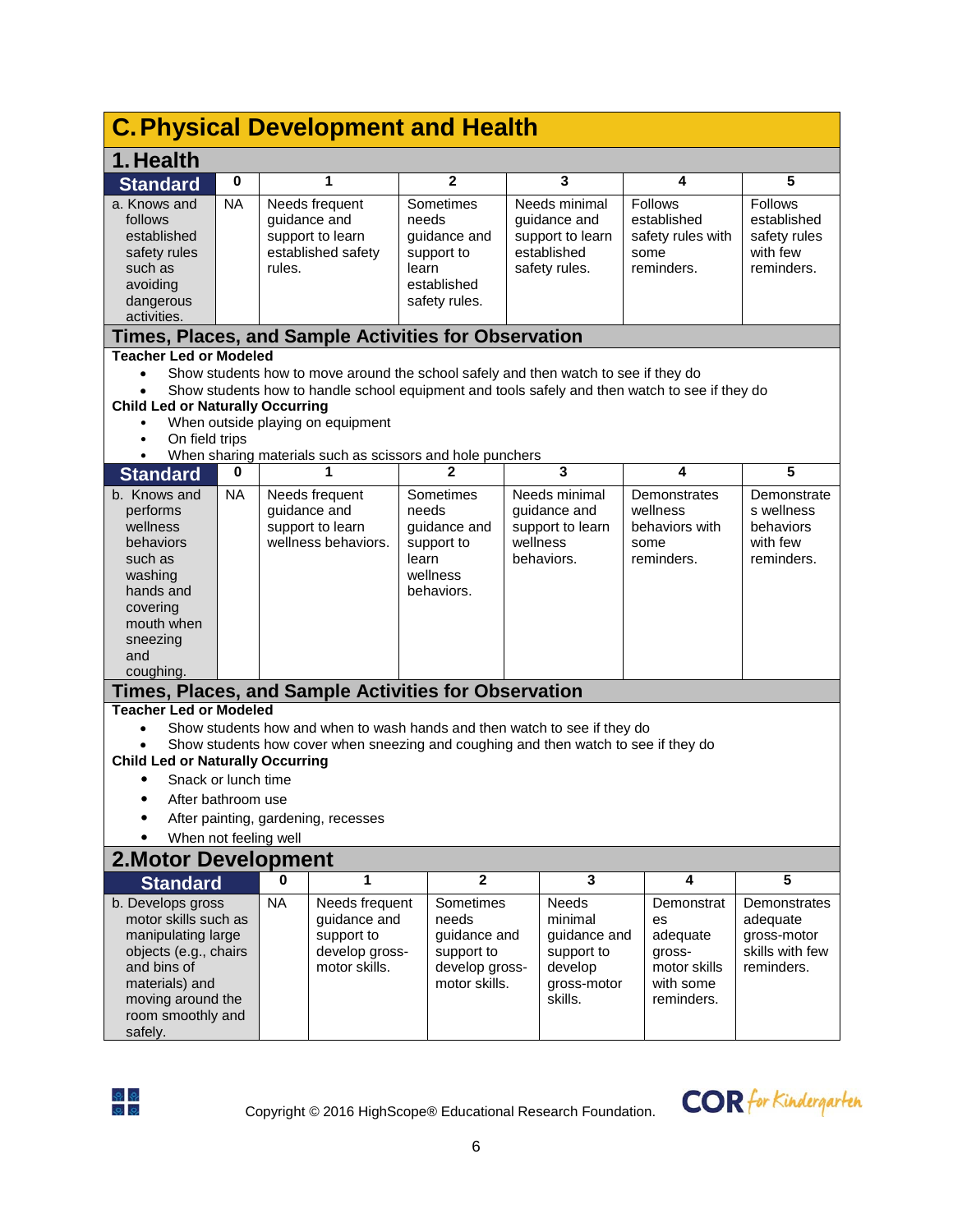## Times, Places, and Sample Activities for Observation

### **Teacher Led or Modeled**

- Use brain breaks that involve movement
- Play Simon Says, targeting gross motor movements
- Play follow-the-leader in transitions around classroom/school
- Have students move around in different ways (e.g., run, skip, hop, bear walk, alligator crawl)

## **Child Led or Naturally Occurring**

- Where students participate in activities that utilize large muscles, like the playground and the gym
- Observe during P.E. class or partner with P.E. teacher in gathering this information
- When singing songs and playing rhythmic activities

# **D.Approaches to Learning**

# **Engagement and Persistence**

| - -<br><b>Standard</b>                                                                         | 0   |                                                                                                                                                 |                                                                                                                                   |                                                                                                                                |                                                                                                                     |                                                                                                                |
|------------------------------------------------------------------------------------------------|-----|-------------------------------------------------------------------------------------------------------------------------------------------------|-----------------------------------------------------------------------------------------------------------------------------------|--------------------------------------------------------------------------------------------------------------------------------|---------------------------------------------------------------------------------------------------------------------|----------------------------------------------------------------------------------------------------------------|
| Self-regulates<br>a.<br>to persist at<br>challenging<br>assigned tasks<br>until<br>completion. | NA. | <b>Needs</b><br>frequent<br>quidance and<br>support to<br>persist at<br>assigned<br>tasks:<br>otherwise,<br>becomes<br>frustrated and<br>quits. | Needs some<br>quidance and<br>support to<br>persist at<br>assigned<br>tasks:<br>otherwise,<br>becomes<br>frustrated and<br>quits. | Needs minimal<br>quidance and<br>support to persist<br>at assigned<br>tasks; otherwise,<br>becomes<br>frustrated and<br>quits. | Persists at<br>assigned<br>tasks<br>independently<br>until<br>completion,<br>expressing<br>frustration at<br>times. | Persists at<br>assigned tasks<br>independently<br>until<br>completion,<br>rarely<br>expressing<br>frustration. |

# **Times, Places, and Sample Activities for Observation**

### **Teacher Led or Modeled**

- Create projects for students to develop over a period of time (e.g., planting seeds, nurturing them, and watching them grow; feeding, watching, and charting gerbil behavior for a week)
- Have students complete increasingly complex games or tasks
- Require students to complete problem-solving activities with peers
- Ask questions that require multiple answers

## **Child Led or Naturally Occurring (tasks are assigned)**

• NA

### **2. Reasoning and Problem Solving**<br>Standard **0** 1 1 2 **Standard 0 1 2 3 4 5** a. Shows flexibility in seeking solutions to problems by shifting strategies. NA Needs frequent guidance and support to use more than one strategy to solve a problem. Needs some guidance and support to use more than one strategy to solve a problem. Needs minimal guidance and support to use more than one strategy to solve a problem. **Shifts** strategies when solving problems by trying at least two strategies independently before seeking help. **Shifts** strategies when solving problems by trying several strategies independently before seeking help.



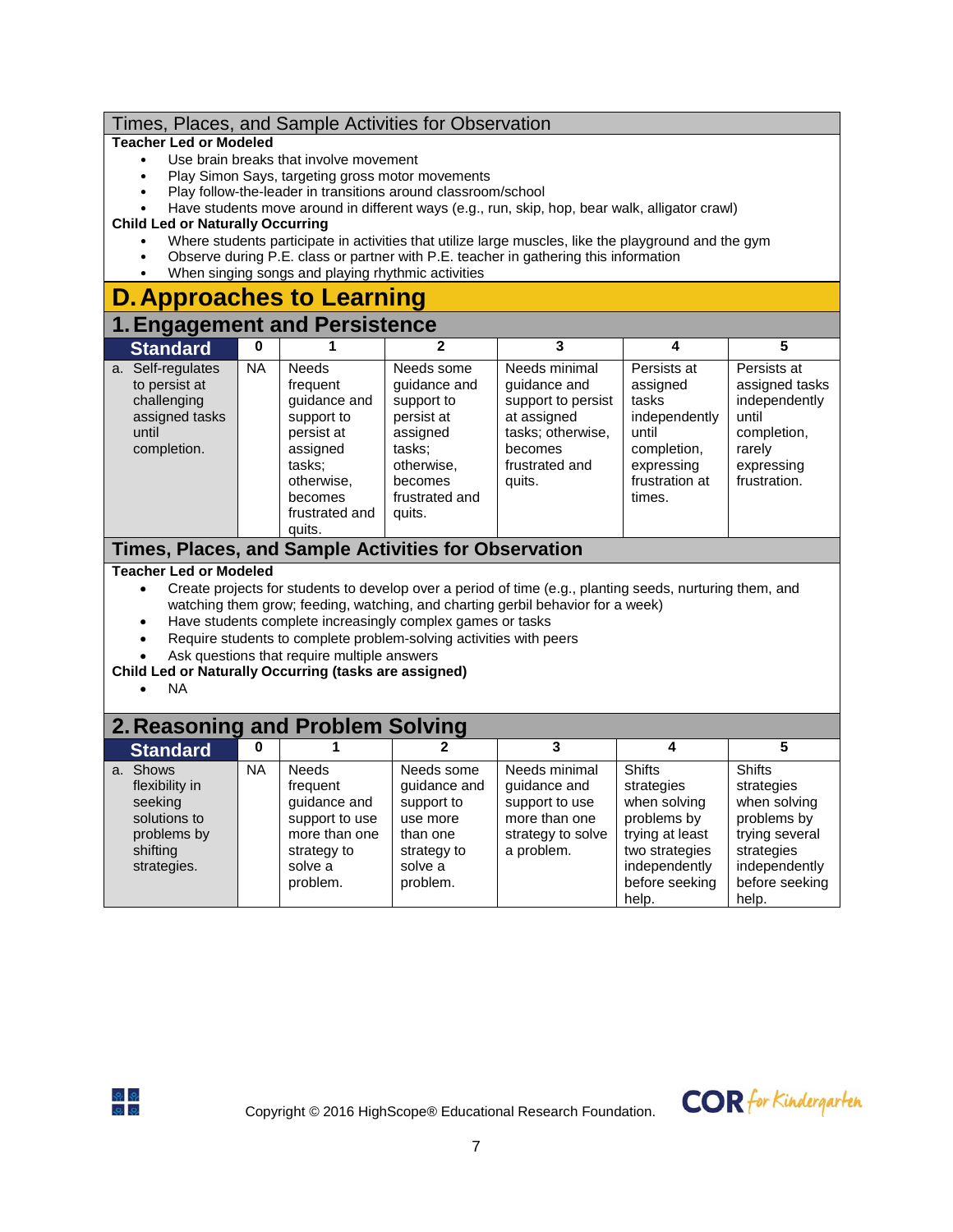# **Times, Places, and Sample Activities for Observation**

### **Teacher Led or Modeled**

- Let students explore materials in the science/exploration center (magnets, bubbles, textures, seeds, footprints, etc.)
- Let students explore at a sand/water table
- Let students explore in the block center
- Let students explore outside, either on the playground or school grounds
- Let students initiate self-directed activities in various centers and during different instructional periods
- Offer puzzles and strategy games that require strategic thinking

## **Child Led or Naturally Occurring**

- During math
- During science
- When problem solving
- During conflict resolution

| <b>Standard</b>                                                                                                            | 0         |                                                                                                                 |                                                                                                   |                                                                                                      |                                                                           |                                                                                           |
|----------------------------------------------------------------------------------------------------------------------------|-----------|-----------------------------------------------------------------------------------------------------------------|---------------------------------------------------------------------------------------------------|------------------------------------------------------------------------------------------------------|---------------------------------------------------------------------------|-------------------------------------------------------------------------------------------|
| Reflects upon<br>$b_{\cdot}$<br>arriving at a<br>solution(s) by<br>describing<br>strategies used<br>to solve a<br>problem. | <b>NA</b> | <b>Needs</b><br>frequent<br>quidance and<br>support to<br>describe a<br>strategy used<br>to solve a<br>problem. | Needs some<br>quidance and<br>support to<br>describe a<br>strategy used<br>to solve a<br>problem. | Needs minimal<br>quidance and<br>support to<br>describe a<br>strategy used<br>to solve a<br>problem. | Describes one<br>strategy used<br>to solve a<br>problem<br>independently. | <b>Describes</b><br>several<br>strategies used<br>to solve a<br>problem<br>independently. |

## **Times, Places, and Sample Activities for Observation**

### **Teacher Led or Modeled**

- During math, after children have spent time solving a problem in different ways
- Allow opportunities for children to explain how they solved math problems, problems with materials, problems with peers
- Have small groups reflect on the activities they engaged in during choice time, focusing on problems and the way they were solved
- Have students explain their thinking or tell why they chose a specific solution when engaged in activities that require strategic thinking

### **Child Led or Naturally Occurring**

- Right after problem solving activities
- After choice time, when a child solved a problem



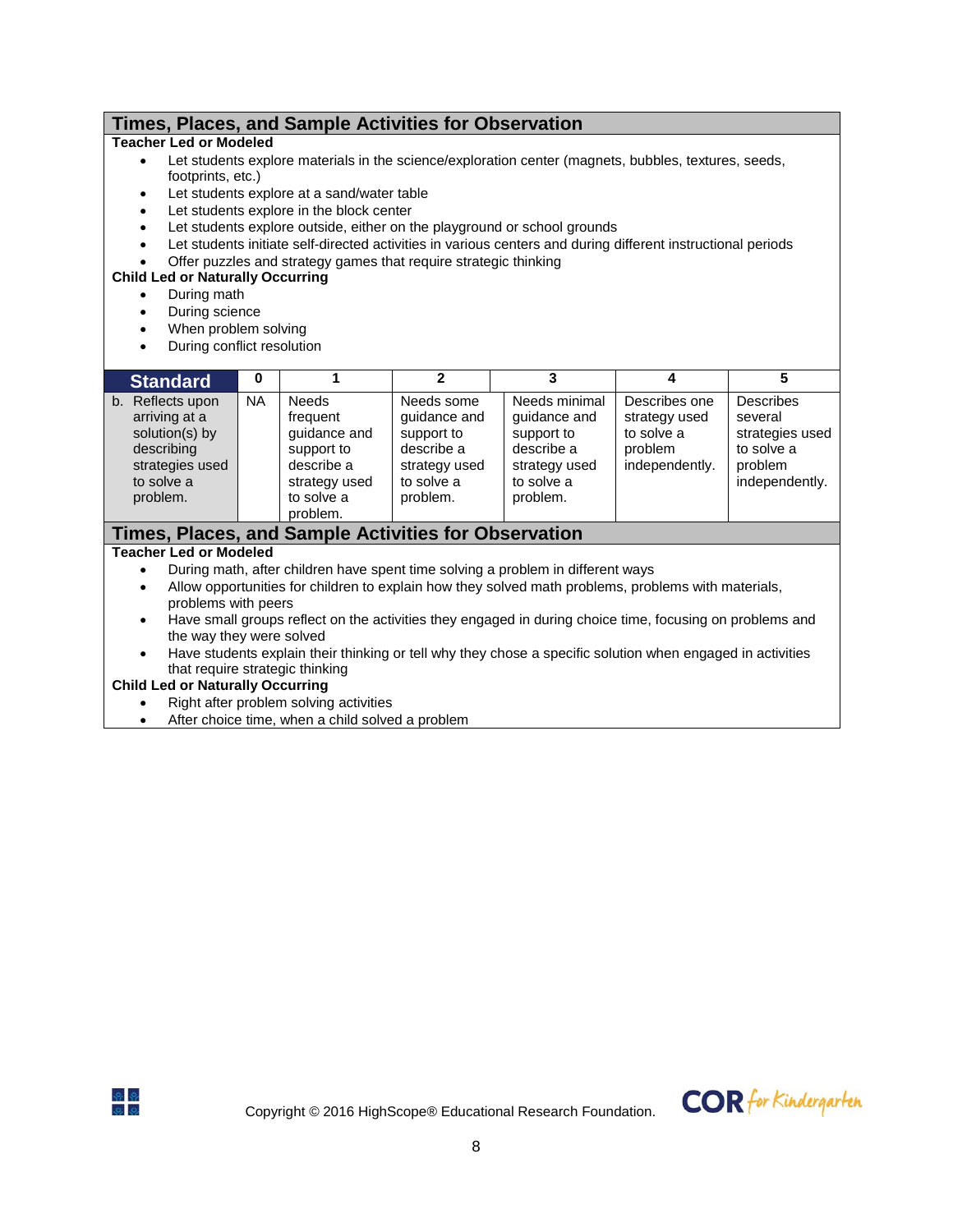|                                                                                                                  | <b>E. Social and Emotional Development</b>                                                                                                                                                                                                                                                                                                                                                                                                                                                                                                                                                                                       |                                                                                                                                      |                                                                                                                                       |                                                                                                                                     |                                                                                                                     |                                                                                                                 |  |  |  |  |  |  |
|------------------------------------------------------------------------------------------------------------------|----------------------------------------------------------------------------------------------------------------------------------------------------------------------------------------------------------------------------------------------------------------------------------------------------------------------------------------------------------------------------------------------------------------------------------------------------------------------------------------------------------------------------------------------------------------------------------------------------------------------------------|--------------------------------------------------------------------------------------------------------------------------------------|---------------------------------------------------------------------------------------------------------------------------------------|-------------------------------------------------------------------------------------------------------------------------------------|---------------------------------------------------------------------------------------------------------------------|-----------------------------------------------------------------------------------------------------------------|--|--|--|--|--|--|
|                                                                                                                  | 1. Cooperation                                                                                                                                                                                                                                                                                                                                                                                                                                                                                                                                                                                                                   |                                                                                                                                      |                                                                                                                                       |                                                                                                                                     |                                                                                                                     |                                                                                                                 |  |  |  |  |  |  |
| <b>Standard</b>                                                                                                  | 0                                                                                                                                                                                                                                                                                                                                                                                                                                                                                                                                                                                                                                | 1                                                                                                                                    | $\mathbf{2}$                                                                                                                          | 3                                                                                                                                   | 4                                                                                                                   | 5                                                                                                               |  |  |  |  |  |  |
| a. Knows and<br>follows<br>established<br>group<br>expectations.                                                 | <b>NA</b>                                                                                                                                                                                                                                                                                                                                                                                                                                                                                                                                                                                                                        | Needs frequent<br>guidance and<br>support to learn<br>established<br>group<br>expectations.                                          | Sometimes<br>needs guidance<br>and support to<br>learn<br>established<br>group<br>expectations.                                       | Needs minimal<br>guidance and<br>support to learn<br>established group<br>expectations.                                             | <b>Follows</b><br>established<br>group<br>expectations<br>with some<br>reminders.                                   | Follows<br>established<br>group<br>expectations<br>with few<br>reminders.                                       |  |  |  |  |  |  |
|                                                                                                                  | Times, Places, and Sample Activities for Observation                                                                                                                                                                                                                                                                                                                                                                                                                                                                                                                                                                             |                                                                                                                                      |                                                                                                                                       |                                                                                                                                     |                                                                                                                     |                                                                                                                 |  |  |  |  |  |  |
| $\bullet$<br>$\bullet$<br>$\bullet$<br>$\bullet$<br>$\bullet$<br>During transitions from one activity to another | <b>Teacher Led or Modeled</b><br>During conversations about books or topics of interest<br>While listening to someone read aloud or when viewing presentations<br>Have students participate in group games, allowing students to make up or modify rules<br>Provide opportunities for open-ended play on the playground<br>Observe or receive feedback from specials teachers<br><b>Child Led or Naturally Occurring</b><br>While at recess, before or after school, and during lunch time<br>Watch students in the dramatic play center when children are taking on various roles (e.g., teacher,<br>veterinarian, sales clerk) |                                                                                                                                      |                                                                                                                                       |                                                                                                                                     |                                                                                                                     |                                                                                                                 |  |  |  |  |  |  |
| <b>Standard</b>                                                                                                  | 0                                                                                                                                                                                                                                                                                                                                                                                                                                                                                                                                                                                                                                |                                                                                                                                      | 2                                                                                                                                     | 3                                                                                                                                   | 4                                                                                                                   | 5                                                                                                               |  |  |  |  |  |  |
| b. Cooperates<br>with others<br>as they work<br>together<br>toward a<br>shared goal.                             | <b>NA</b>                                                                                                                                                                                                                                                                                                                                                                                                                                                                                                                                                                                                                        | Needs frequent<br>guidance and<br>support to<br>cooperate with<br>others as they<br>work together<br>toward a shared<br>goal.        | Sometimes<br>needs guidance<br>and support to<br>cooperate with<br>others as they<br>work together<br>toward a shared<br>goal.        | Needs minimal<br>guidance and<br>support to<br>cooperate with<br>others as they<br>work together<br>toward a<br>shared goal.        | Cooperates<br>with others as<br>they work<br>toward a<br>shared goal,<br>with some<br>reminders.                    | Cooperates<br>with others as<br>they work<br>toward a<br>shared goal,<br>with few<br>reminders.                 |  |  |  |  |  |  |
|                                                                                                                  |                                                                                                                                                                                                                                                                                                                                                                                                                                                                                                                                                                                                                                  |                                                                                                                                      |                                                                                                                                       |                                                                                                                                     |                                                                                                                     |                                                                                                                 |  |  |  |  |  |  |
| $\bullet$<br>$\bullet$<br>to go                                                                                  | Times, Places, and Sample Activities for Observation<br><b>Teacher Led or Modeled</b><br>Have students work together during problem-solving activities<br>Have the class work together to get a job done<br>Create opportunities for small groups of students to work together to complete a task<br><b>Child Led or Naturally Occurring</b><br>When some students want others to go along with their plan<br>Watch for students helping other students complete difficult tasks or assist in cleaning up or getting ready                                                                                                       |                                                                                                                                      |                                                                                                                                       |                                                                                                                                     |                                                                                                                     |                                                                                                                 |  |  |  |  |  |  |
|                                                                                                                  |                                                                                                                                                                                                                                                                                                                                                                                                                                                                                                                                                                                                                                  | <b>2. Emotions and Conflict Resolution</b>                                                                                           |                                                                                                                                       |                                                                                                                                     |                                                                                                                     |                                                                                                                 |  |  |  |  |  |  |
| <b>Standard</b>                                                                                                  | 0                                                                                                                                                                                                                                                                                                                                                                                                                                                                                                                                                                                                                                | 1                                                                                                                                    | 2                                                                                                                                     | $\mathbf{3}$                                                                                                                        | 4                                                                                                                   | 5                                                                                                               |  |  |  |  |  |  |
| a. Processes,<br>expresses,<br>and<br>manages<br>feelings in<br>socially<br>acceptable<br>ways.                  | <b>NA</b>                                                                                                                                                                                                                                                                                                                                                                                                                                                                                                                                                                                                                        | Needs frequent<br>guidance and<br>support to<br>process,<br>express, and<br>manage<br>feelings in<br>socially<br>acceptable<br>ways. | Sometimes<br>needs guidance<br>and support to<br>process,<br>express, and<br>manage<br>feelings in<br>socially<br>acceptable<br>ways. | Needs minimal<br>guidance and<br>support to<br>process,<br>express, and<br>manage<br>feelings in<br>socially<br>acceptable<br>ways. | Processes,<br>expresses, and<br>manages<br>feelings in<br>socially<br>acceptable<br>ways with<br>some<br>reminders. | Processes,<br>expresses, and<br>manages<br>feelings in<br>socially<br>acceptable<br>ways with few<br>reminders. |  |  |  |  |  |  |